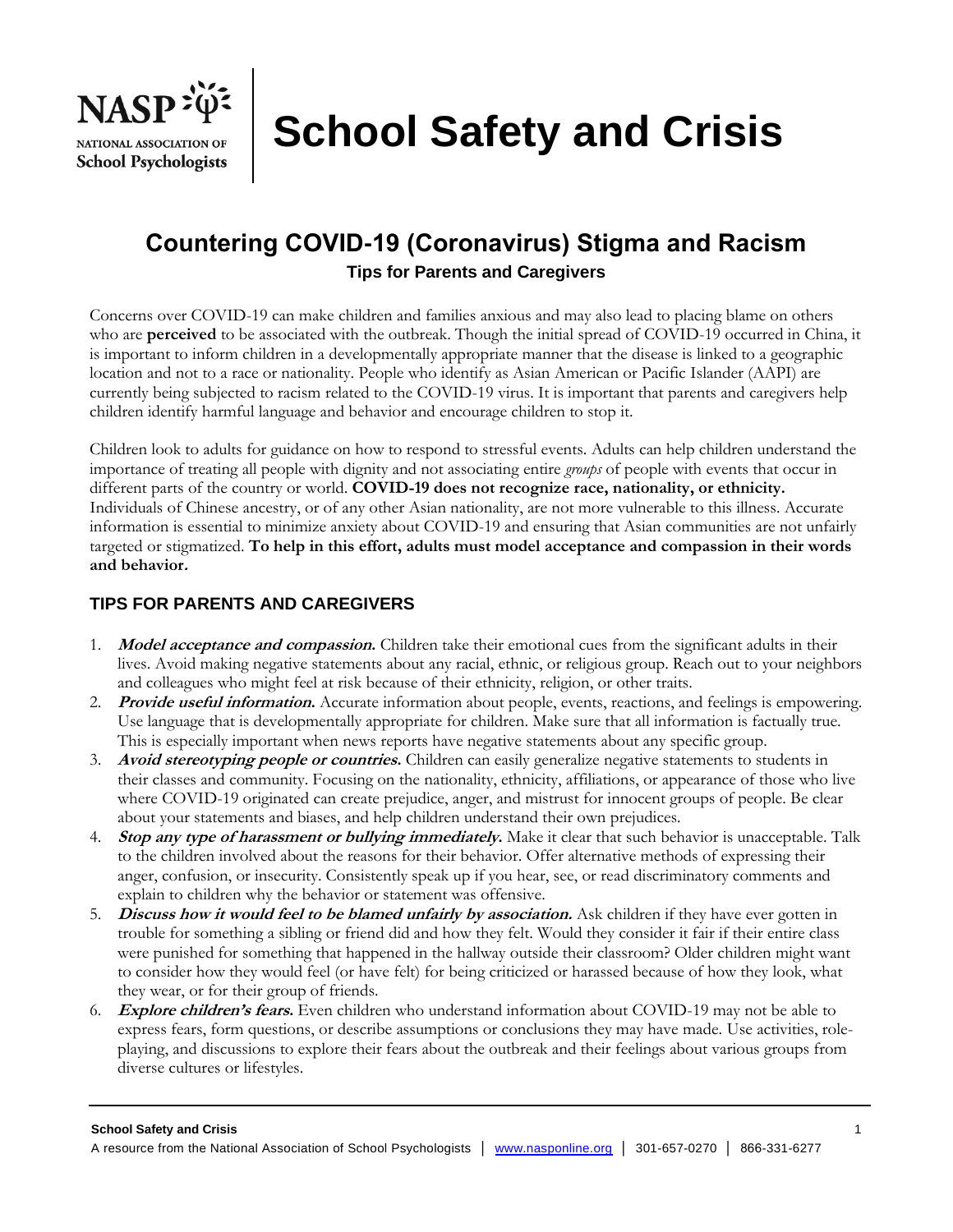Countering COVID-19 (Coronavirus) Stigma and Racism: Tips for Parents and Caregivers

- 7. **Emphasize positive, familiar images of diverse groups.** Identify people of diverse ethnicities, religions, and/or lifestyles that children know and who have a positive place in their lives. These could be neighbors, friends, school personnel, healthcare professionals, members of their faith community, or local merchants. Discuss the many characteristics, values, and experiences the children have in common with these people.
- 8. **Identify "heroes" of varying backgrounds involved in response to traumatic events.** These include firefighters, police officers, rescue workers, military personnel, public officials, medical workers, teachers, faith leaders, public figures, and regular citizens who work to help keep students, families, schools, and communities safe.
- 9. **Undertake projects to help those in need with people from diverse backgrounds.** Helping others is part of the healing process. Working with classmates or members of the community who come from different backgrounds not only enables children to feel that they are making a positive contribution, it also reinforces their sense of commonality with diverse people.
- 10. **Discuss historical instances of American intolerance.** Internment of Japanese Americans after Pearl Harbor and the backlash against Arab Americans during the Gulf War are obvious examples. Teachers can do lessons in class, but parents can also discuss the consequences of these events and encourage their children to suggest better choices that Americans can make this time.
- 11. **Learn about the diverse communities and faiths represented in your area.** Knowledge debunks myths about other people and can humanize other cultures. In school, have children share information about their family or cultural customs to reinforce the notion that all people have special beliefs and rituals.
- 12. **Read books with your children or students that address prejudice, tolerance, and hate.** There are many, many stories appropriate for varying age groups that can help children think about and define their feelings regarding these issues. The school or local librarian can make recommendations.

# **ENSURING CHILDREN'S SENSE OF SAFETY**

Everyone is affected by hate and bias, and all parents and caregivers should be mindful that their children may be subjected to or engaging in anti-AAPI rhetoric related to COVID-19.

- **It is important for parents to understand the effect of stressors and trauma on life functioning.** Experiencing stress and racism can contribute to both internal symptoms (such as anxiety, depression, grief, fear, anger, and isolation) and external behaviors (such as reactivity, aggression, and behavior problems). Children may be concerned about actions or statements that they hear or see in the news. Recent events in their communities or reported in the media may cause children to fear that they or their family and friends may be targeted because of their gender, race, cultural or religious background, sexual orientation, or immigration status.
- **The following represent concerning reactions that you should monitor in your children.**
	- Isolation or refusal to attend school.
	- Withdrawal from peers or social activities.
	- Withdrawal from extracurricular activities at school or in the community.
	- Reports of bullying, harassment, or intimidation in school, in the community, or on social media.

## • **You can promote a sense of safety for children by doing the following.**

- Set limits around television and social media viewing, as too much exposure can increase fears.
- Provide a consistent structure and routine for children, as this helps to generate a sense of psychological safety.
- **•** Provide a safe place for your children to talk about their fears.
- **Encourage healthy and safe coping strategies.**
- **Emphasize that there are many adults in this country who care deeply about them and who will do all they** can to ensure that children and their families are safe and remain together.
- Maintain contact with your children's teachers, as they can connect children with supports inside the school where they can talk through their feelings and reactions.
- Seek help immediately from your school's psychologist, counselor, social worker, or nurse if your child is experiencing strong emotional reactions or if you have noticed significant changes to their behavior.

### **School Safety and Crisis** 2